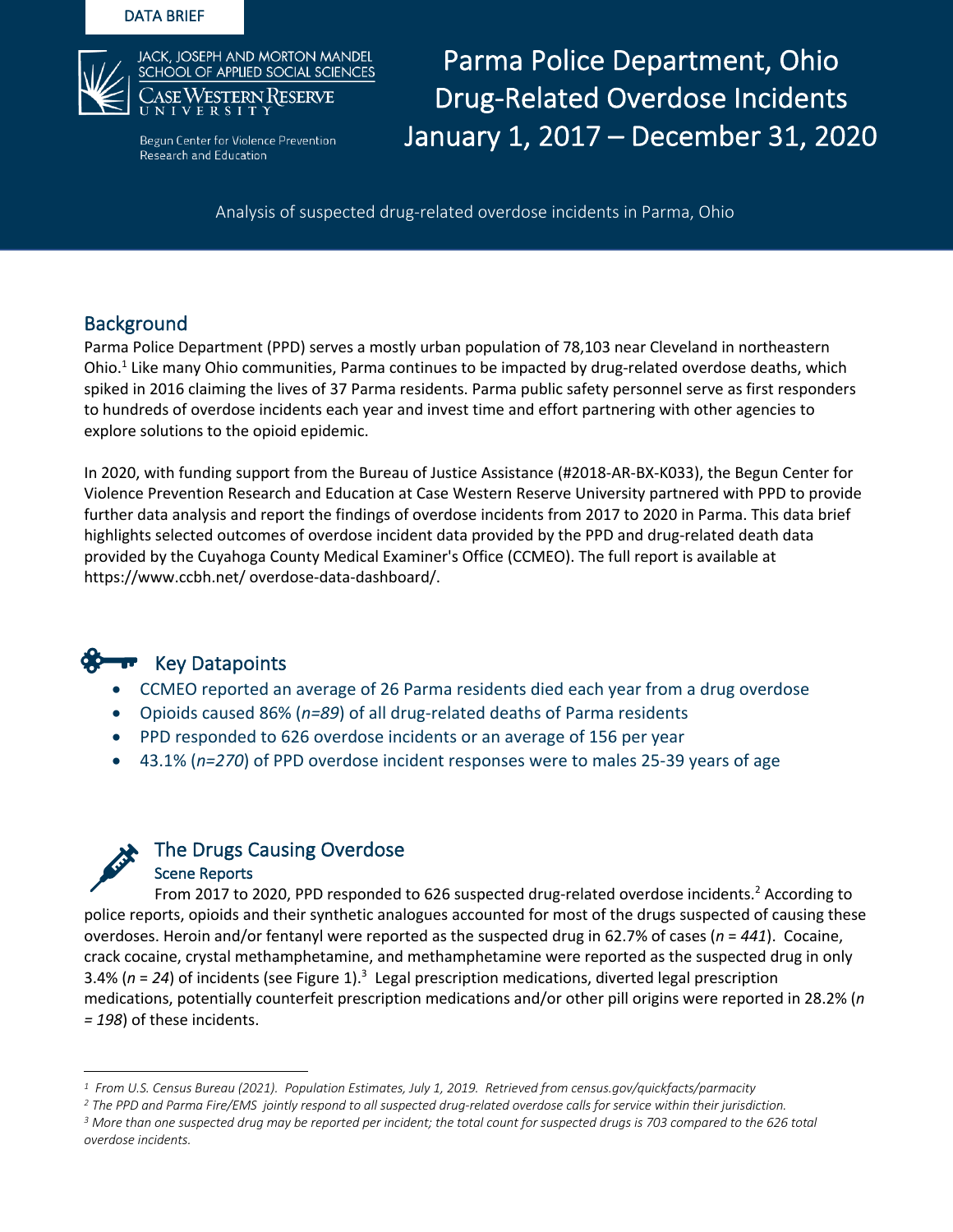

#### **Figure 1.** Top Five Known Suspected Drug Types Reported at Overdose Incident Scenes (*N = 529*).

#### Toxicology Reports

The CCMEO reported fentanyl and fentanyl analogs (including carfentanil) were the cause of death (COD) drugs in 97.6% (*n* = *41*) of accidental drug overdose fatalities in which PPD responded. In the 15 accidental overdose death cases in which psychostimulants (cocaine and methamphetamine) were reported as COD drugs, opioids were reported in all but one case. <sup>4</sup> CCMEO records show that between 2017 and 2020 a total of 103 Parma residents died from an accidental drug overdose and of these deaths, 86.4% (*n = 89*) were caused by opioids. <sup>5</sup> Of these 103 deaths, carfentanil had the most impact in 2017 and 2019, contributing to 26.4% (*n = 9*) of drug-related overdose deaths in 2017 and 40% (*n = 8*) in 2019.

Overdose Incident Profile PPD reported 69.3% (*n* = *434*) of the overdose victims were male. Persons 25-39 years old accounted for 57.4% of all overdoses (*n* = *359*). The five-year age group experiencing the most overdose deaths in Parma consisted of persons 25-29 years old, accounting for 20.9% of incidents (*n* = *131*). PPD responded to 70 persons who experienced an overdose two or more times, accounting for 28.3% of all incident responses (*n* = *177*).





\* Not all 2020 drug-related overdose death cases were ruled at the time of this report. Source: Cuyahoga County Medical Examiner's Office

### **Overdose Incident Profile**

- Average Age: **35.4**
- Male/Female Ratio: **2.3 : 1**
- **70 of 519** persons were involved in an overdose incident more than once (28%)

*<sup>4</sup> Of the six accidental methamphetamine related deaths, five were opioid-related. Of the nine accidental cocaine related deaths, all nine*  were opioid-related. Not all 2020 cases were ruled by the Cuyahoga County Medical Examiner at the time of this report.<br><sup>5</sup> Although PPD responded to all reported suspected drug overdose incidents in the City of Parma, many

*overdose deaths either died outside of the city, were not reported to public safety (and thus PD/EMS did not respond to the incident), or were not determined or suspected drug overdoses at the time of death.*